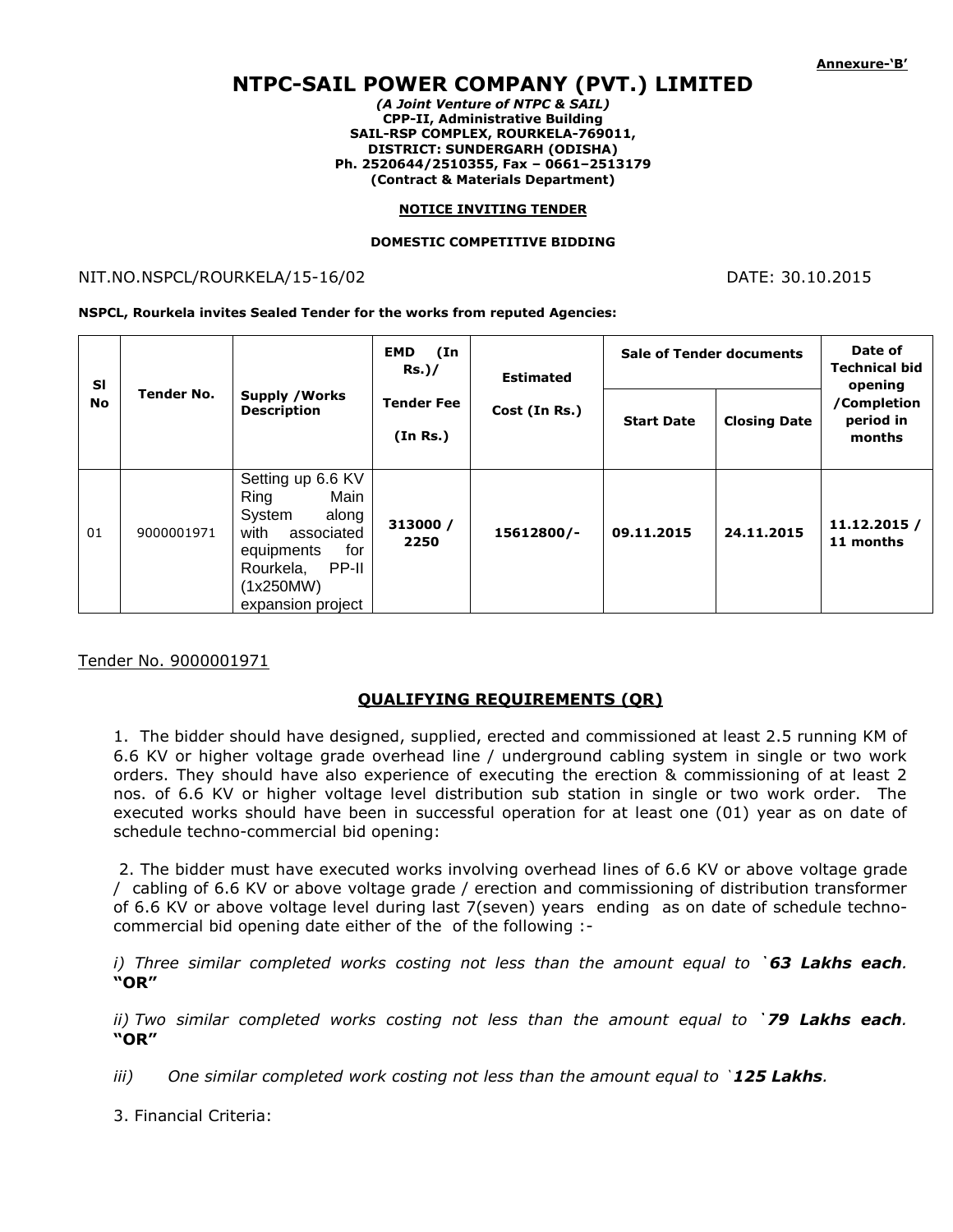The average annual Turnover of the bidder, in the preceding three (3) financial years as on the date of techno-commercial bid opening, shall not be less than **`171 lakhs** (Rupees One Hundred Seventy One Lakhs Only).

# *NB:*

1. The word "Executed" as mentioned at QR point no-2 means that the bidder should have achieved the progress specified in the QR even if the total contract is not completed/closed. The same shall be supported by documentary evidence issued by the owner.

2. For QR number 1 & 2, bidder must submit documentary evidence in support of meeting QR like copy LOA, works completion certificate from the client /last running bill / measurement book of last bill paid / protocol jointly signed by owner and contractor/works bills.

3. For QR No.3, the bidder shall submit the Audited Balance Sheet and Profit & Loss Account for the specified period. In case where Audited results for the last preceding FY are not available, certificate of financial statements from a practicing Chartered Accountant shall also be considered acceptable. Other income shall not be considered for arriving annual turnover.

4. *Similar works means works* involving overhead lines of 6.6 KV or above voltage grade / cabling of 6.6 KV or above voltage grade / erection and commissioning of distribution transformer of 6.6 KV or above voltage level.

5. The bidder must have valid Class"A", Electrical license of Odisha State. Bidder having license of other state or Central Govt. shall obtain license of Odisha & other statutory requirements, if any and submit copy of the same to executing authority of NSPCL, as required within 30 days from the date of issue of LOI.

### **General Notes:**

1. Tender documents can be obtained from the office of AGM(C&M), NSPCL, Rourkela on any working day from the tender sale start date. **Tender documents will be sold up to 17.00 hours of last date of sale.** Request for tender documents must accompany the cost of tender documents (Non-refundable) in the form of DD/ Bankers cheque in favour of NTPC-SAIL Power Company Private Ltd, Rourkela encashable at State Bank of India, Rourkela. The tender documents will be displayed at NSPCL web [\(www.nspcl.co.in\)](http://www.nspcl.co.in/).

2. The bids shall be received up to **3.30 PM** on due date of bid opening in the office of AGM(C&M), NSPCL, Rourkela and shall be opened at **3.45 PM** on the same date in the presence of those bidders who wish to be present. If the date of opening happens to be a closed holiday, bids shall be received up to 3.30 PM and opened on the next working day.

3. Request for tender documents received after the last date of sale of tender documents, due to delay on account of postal/courier service or without requisite amount of tender documents shall not be entertained.

4. Detailed specifications of job including scope of work/ supply and all terms and conditions of NIT shall be given in the tender documents.

5. Notwithstanding anything stated above, NSPCL reserves the right to assess bidder's capability and capacity to perform the contract. Should the circumstances warrant such assessment in the overall interest of NSPCL, the decision of NSPCL in this regard shall be final.

6. The bidding documents shall be issued to all bidders upon their depositing the requisite cost of bidding documents along with request letter without prima-facie examination of qualification status. The qualification status shall be examined by the tender committee only during the process of evaluation. However, such issue of tender documents will not automatically mean that bidders are considered qualified.

7. Single stage two envelope bidding system shall be adopted for the subject package.

8. **This tender is being processed on no deviation basis. Agencies intending to participate in tender need to seek clarifications on or before clarification cutoff date. Clarification cutoff date for this tender is 04.12.2015. No request for any clarification whatever will be entertained after clarification cutoff date. Any tender without "NO DEVIATION CERTIFICATE" as per our format (format enclosed in tender document) will not be entertained.**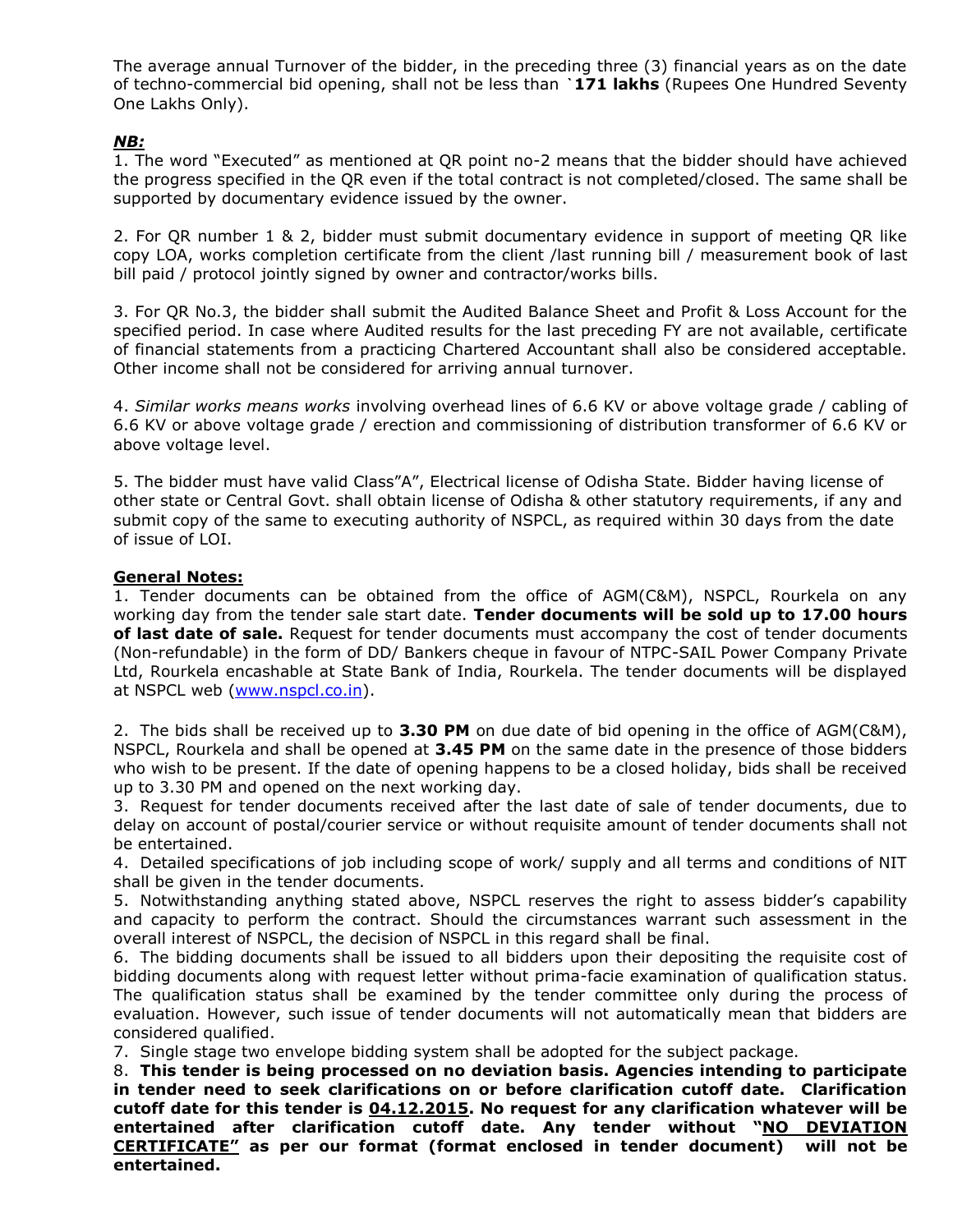First envelope shall contain

a) EMD,

b) Letter of undertaking.

c) Supporting documents for fulfilling the qualifying requirements.

d) Signed and stamped tender documents, terms & conditions and un priced bid which shall be considered as technical bid

e) No deviation certificate in the format given in tender document.

Second envelop shall contain

a) Price bid only duly filled in, signed and stamped.

Both technical and price bid shall be submitted before bid submission time and date. Bidder shall clearly indicate on the respective envelopes as Technical Bid along with EMD details and Price bid.

9. For fulfilling the Qualifying requirements, intending bidder shall be required to submit the following documents along with their technical bid.

(a) EMD in prescribed forms.

(b) Certificate of CA, Audited Profit & Loss Statement shall be accepted in support of Annual turnover.

(c) Copies of work orders/purchase order covering awarded value, detailed scope of work/ terms & conditions/ bill of quantities **along with proof of execution/ completion certificate as per above qualifying requirement.** The bidder shall provide the reference list with contact address.

(d) Independent Provident Fund (PF) Code Number of their establishment registered with the Regional Provident Fund Commissioner (RPFC).

(e) Firm's documents like Memorandum & Articles of association/ Partnership/ Proprietorship Deed/ Certificate of Incorporation etc., with latest changes if any.

(f) Income Tax Permanent Account Number (PAN), Service Tax registration numbers.

(g) Vendor should submit Independent Employees State Insurance Corporation (ESIC) code number of their establishment (17 digit code). If the same is not applicable documentary evidence for the same should be submitted along with bid.

10.Intending bidders who fulfill the above-stipulated qualifying requirements are advised to visit the site to familiarize themselves with the nature and quantum of work/supply and site conditions.

11.Envelop containing Technical Bid, EMD and supporting documents for fulfilling the Qualifying Requirements will be opened first as on Technical Bid Opening date. Price bids of only those bidders will be opened who meet the criteria of Qualifying Requirements as specified above.

12.NSPCL shall not be responsible for any loss/ postal delays/ non-receipt of request for tender documents, bids etc sent by postal/courier.

13.If the last date of receiving application and date of bid opening coincides with a holiday, the date will be shifted to the next working day.

14.Tender without earnest money deposit (EMD)/ inadequate amount of EMD and not in prescribed form are liable to be rejected.

15.Small-Scale Industries registered with NSIC/SSIDC (registered in Odisha)/MSME shall be exempted from payment of cost of tender documents and Earnest Money Deposit (EMD).

### **Address for communication: Additional General Manager (C&M)**